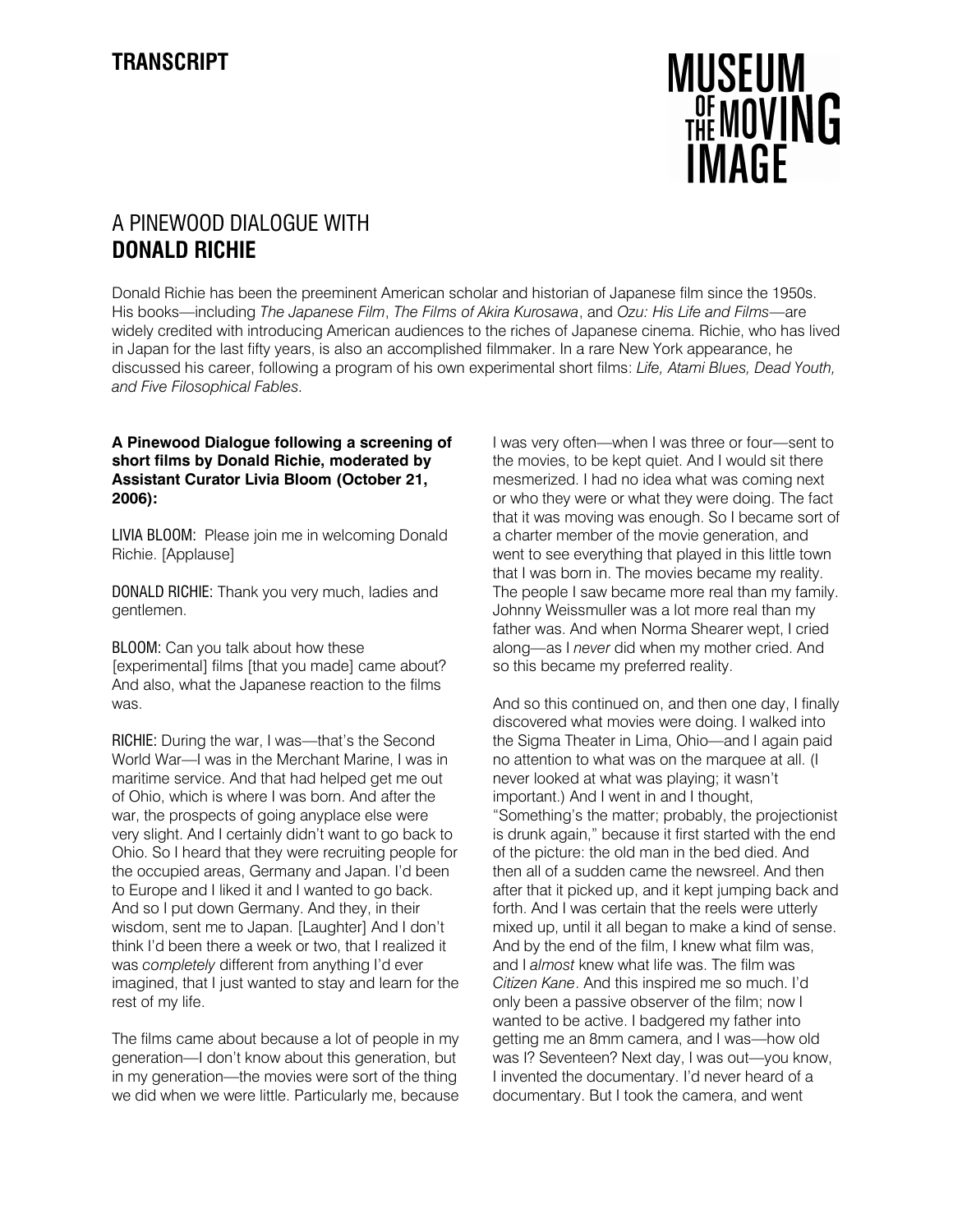around and took pictures of people going in and out of churches and called it Small Town Sunday. And I was enthused, you know, living through film but consciously this time. That was the beginning, and that has continued now for eighty-two years. And this is the way that I am.

Now, to answer the second part of the question, I came at a time, in Japan, when movies—that generation was also being inundated with movies. At this point, Japan had been bombed almost out of existence. The people were very, very poor. They'd almost had a famine the year before I got there. And the only kind of recreation that they could afford was the movies. So no matter what was playing or where it was playing, you had to fight your way into the theaters and stand in the back. Nobody ever got a seat. So the movies were doing for that generation what they had done for me in my childhood: they were becoming a new kind of reality.

So with that sort of voracious audience to see films with, it wasn't long before I got ideas of making films. Actually, I didn't have the means to do this until—I was making 8mm [films], and then I got a Bolex in the early sixties, and these are all 16mm [films]. And so I was able to do this. And there was a student audience. There was a lot of ferment at that point, philosophical as well as political. People wondering what life was all about anyway; criticizing their government, and criticizing our government… It was sort of like the sixties in Europe, or here [in the United States]. And so they were very interested in the kind of dissident satirical talk that I had to say. And so my films, they say, had some sort of influence.

BLOOM: In the past, when you've described your position in Japan, you've described it as "a social unit of one". You said that you "were looking down from a mountain top," and that you "had the best seat in the house" looking at Japanese culture. Can you discuss that, and also talk about whether there's a filmmaker who embodies that perspective?

RICHIE: Yeah. I think one of the joys of being an expatriate is the complete freedom that it gives you—particularly in Japan, where foreigners are held in a separate box, as it were, a separate category, where what applies to the Japanese does

TRANSCRIPT: A PINEWOOD DIALOGUE WITH DONALD RICHIE PAGE 2

not necessarily apply to the foreigners. And so this specialness gives you a kind of a freedom. It doesn't give you license. It doesn't mean you can just do anything you like then. But it makes you aware, in a very strange kind of way. And it prevents your having any of the comforts of belonging to any category. What she was quoting was something at the end of one my books, which says that I'm, like, on the mountaintop, where I can look back to the plains of the snowbound province of Ohio, where I came from. And it doesn't have any hold on me. It doesn't form me. It has formed me, but it doesn't have anything to do with my life right now. Then I can look down in the sunny valley of the land I've chosen, and know that I can never go down there. I look at it; and I take strolls; but I'm never going to belong to it, or it to me. And so this gives me, all of a sudden, a kind of freedom I didn't have before. I become a citizen of limbo. And limbo is the most democratic state that there is.

BLOOM: …there are directors that embody that position of looking down from a mountain…?

RICHIE: I can't think of any Japanese that do this, because Japanese society is very, very strong, and will not allow the kind of freedom that a foreigner can achieve. (Unless, of course, the foreigner goes and lives abroad.) But usually when this happens like when Soseki Natsume, the great writer, went to London—they become miserable. Or when Leonard Fujita, the great painter, went to Paris. He was okay for a while, but then he became miserable. A lot of people travel abroad and all of a sudden, they can't live without having miso shiru, (which is a kind of miso soup that everybody eats). And I'm sure there are many Americans who go to Europe and say, "Oh, gee, I wish I had a ham sandwich," or "Where's Mom's apple pie?" or something like that. So it takes a rare Japanese one, who has left the country and… Kakuzo Okakura, the man who lived in Boston for so long, would be an example of a man who found freedom this way. They're rather—well, they're rather rare, actually. It depends upon circumstances. I cannot think of a film director.

BLOOM: At one point, you also were a film curator at The Museum of Modern Art. Can you tell us about series that you worked on there?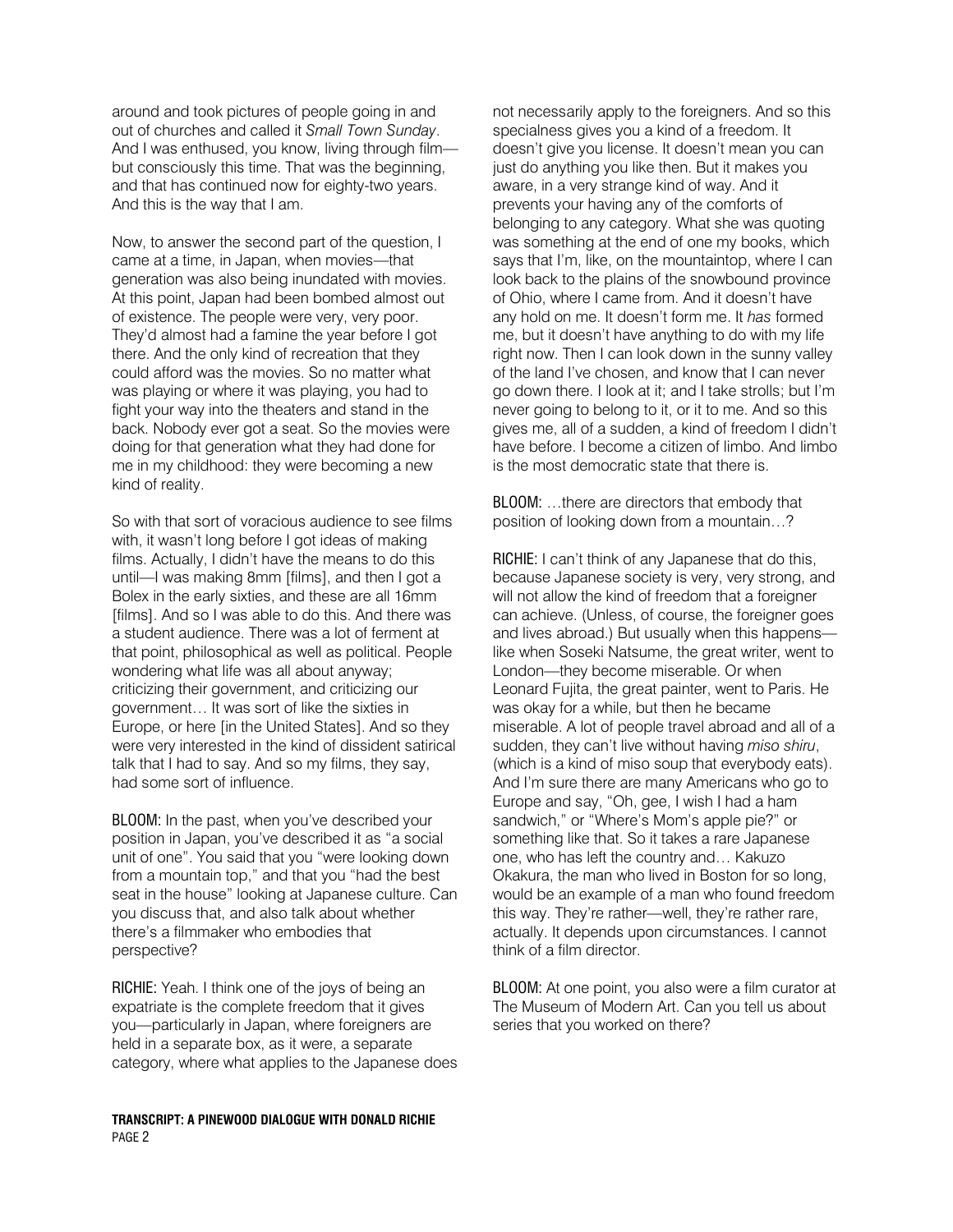RICHIE: Well, back then, when you were a curator of film at MoMA, it was, like Charles Foster Kane says, "The biggest toy train a boy ever had." It was wonderful. You could—you know, It was the late 1960s, early 1970s. There was a big, voracious crowd waiting to be sort of educated and shown things. I was very happy to have given probably the greatest director of all, Robert Bresson, his first retrospective in America. And I was also honored to give the first retrospective of Stan Brakhage. I was able to bring together the films—and the director of Satyajit Ray, or of Lester James Peries, which people don't know anymore, but he's a very great director from Sri Lanka. So we were able to do that sort of thing, and I was very pleased and proud that I had the opportunity to do this.

BLOOM: With wearing so many different hats—being a scholar, being a critic, being a filmmaker, being a curator—did you feel that when you moved into a different genre, that you were taking a risk to the position that you had already established?

RICHIE: Maybe. I do know that the way that I've arranged my work is so that I can have the illusion of having taken a risk. I mean, I come from a very Protestant background. You know, despite all the, you know, glamour of Japan. And so I'm a workaholic, obviously. And how to do this? You know, when work, in itself, as the Bible tells us, is not very pleasant. The way that I do it is arrange it in—well, like a menu. I have to work. If I don't do my proper work—by which I mean my writing and things like this—then I can't enjoy the rest of the day very much. And certainly, if I prowl around at night, I don't enjoy that, because I didn't earn it. So what I do is I will arrange the night before, "Which do you want to work on, A, B, C or D?" And I have three or four manuscripts going at once. I've the column—I've got a column every week in Japan Times; I could do that. I've got a new book on aesthetics; I can do that. I'm redoing a book that has been published in Japanese, called Viewing Film, but never been published in English; and so I'm going to work on that. And then I've got my journals, which I still keep up. All of this is work. My correspondence is not work. Correspondence is a deadly enemy of all work, as all of you who subscribe to email already know. So that's not included. But the other things, A, B, C, D, I can choose. And this keeps the impulse fresh. If you're working, if you feel you have to work, if you're as

neurotic about it as I am, then this is one way to cope with it.

BLOOM: Can you talk a little about the process of your writing?

RICHIE: I think everybody has pretty much the same process. Well, it depends on what you're doing, you know? If you're doing critical work, the only thing you can do is look at the object again and again and again, until you've memorized it to the extent that you've internalized it. And when you've done that, then you can start to do work on that object. I think that's the only way that a critic can work. He has to know that much, if he's going to be any good. The reason I made these films, despite the fact that they're fun, you know, is that I felt that any critic—and I was a film critic—should know how to make what he's criticizing. I think that a music critic ought to know how to play some instruments. This is what Paul Hindemith thought, and he was absolutely right. An art critic ought to know how to paint. And literary critics should always have written a book or two. And since I was in films, I wanted to know what it was like to actually go through the process. And this probably is one of the impulses behind my doing this.

How else do you approach your work? There's other ways. If you're writing a novel, of course, it's completely different. Then, you're looking into a void and trying to find a piece of string to pull and hoping something... It's like fishing, to see what's on the other hand, what the association is, what comes up. You throw the bucket in the well, and are surprised, pleased, horrified, at what the bucket brings up. There are different methods.

BLOOM: I recently watched the DVD of Rashômon, which is a wonderful Criterion DVD on which you did the commentary track. And, there were two things that stood out for me, maybe you could comment on. One, about how the actors—in particular, Toshirô Mifune—he's sort of impersonating an animal at one point. And I thought that was a really interesting description; I wonder if you could talk about that.

RICHIE: Actually, when Mifune—when we hear about his impersonating the animal, this is all Kurosawa's doing. He had various ways of controlling his actors. And when he has a group as tight as he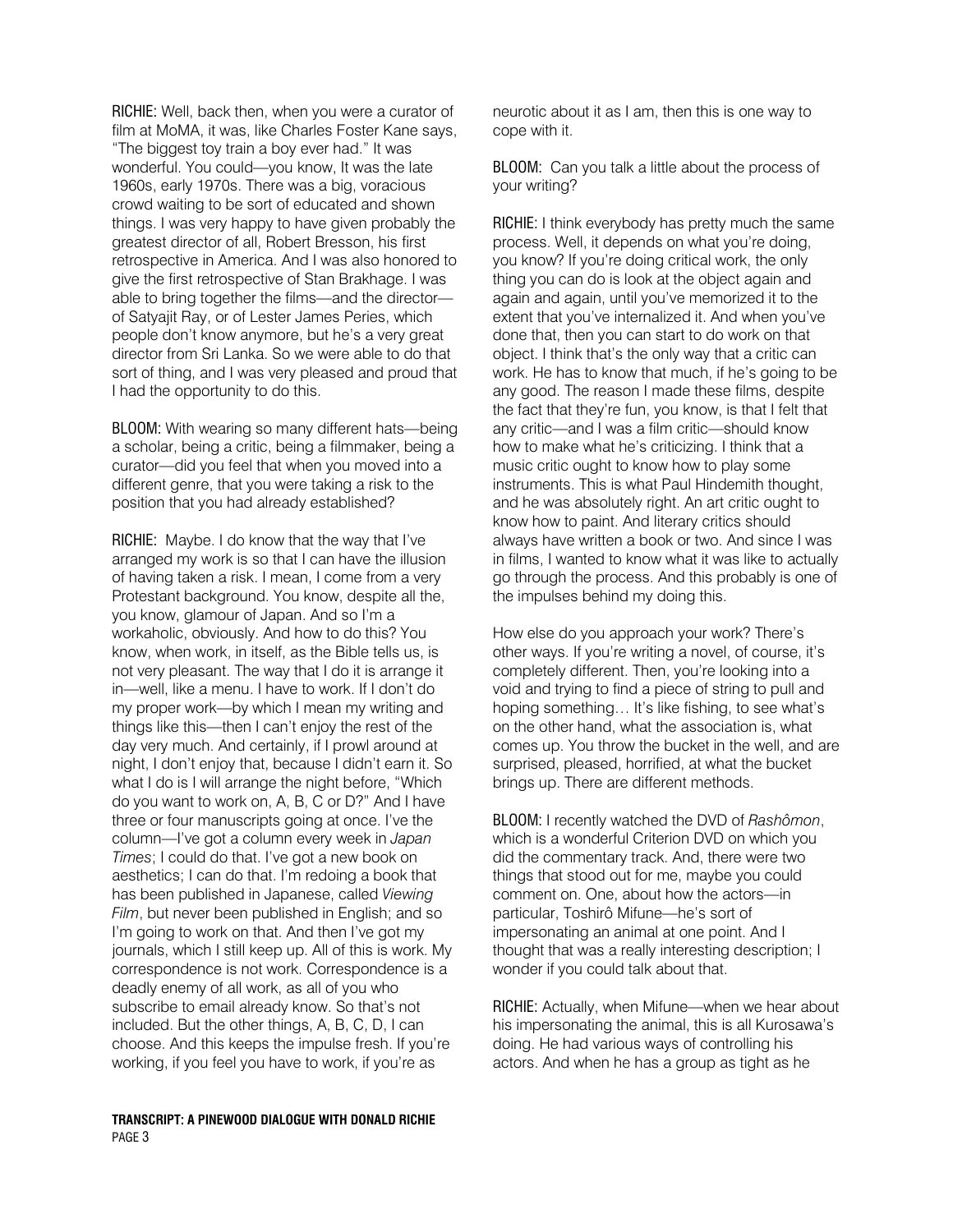did—this is, you know, 1950; making movies was sort of like a cottage industry; everybody knew everybody else. Very tight little units. And they were all living in the same inn, down near the forest, where they took Rashômon, near Nara. And so he was able to sort of mold them. They took their meals together, they slept together (in different rooms, I presume). You know, it was a very together, sort of Bohemian, laid back experience. And one of the things that he tried was he got some old Martin and Johnson animal pictures. And when the black leopard came snarling, he turned to Machiko Kyô and said, "This is how the woman acts in that particular section of the film." And then when the lion, or whatever it was, was roaring and pounding his chest, he turned to Mifune and said, "This is you." So the director arranged for this bestiary that we see in the finished film.

BLOOM: Also in that DVD, you were talking about the music at one point, and you mentioned that Kurosawa had a "tin ear". I wonder if you could talk about that.

RICHIE: Kurosawa's famous tin ear. Like a lot of cultured people during that generation, he loved music. But the music he knew was what you would find in an album which is titled, you know, "World Classics: The Ten Best Pieces of Music". That's what he knew, and that's what he loved, and that's what he wanted to use. If you pay attention to Kurosawa's music as it comes along, you'll find all sorts of classical references as to what he liked and what he insisted upon. If you look at Ran, for example, you'll hear Mahler, because he had just discovered Mahler's First. And he insisted that his composer, Takemitsu, do something like that. They very seldom rebelled. Takemitsu rebelled only once, and that was in Dô desu ka den when, during the rushes, he played the Bizet L'Arlesienne Suite: Dum-dum-da, da-dum, da-dum, da-da. "Now, you do something like that." And Takemitsu said, "You know, it's been done. And the composer is dead, so you can't get him, but I'm leaving." And Kurosawa was not used to being treated like that. So he said, "No, no, no, no, wait...." And so Tôru did, you know, exactly what he wanted.

Other composers—Ikebe, when they were scoring Kagemusha, Kurosawa said, "Now, this is what I want for this scene," and he played a well beloved passage from the Peer Gynt music of Grieg: Bum-

TRANSCRIPT: A PINEWOOD DIALOGUE WITH DONALD RICHIE PAGE 4

bum-bum-bum-bum-bum-bum, bum-bum-bum, bum-bum-bum—and said to the composer, "Something like that." So the composer did something like that. And when you look at the thing, and you hear the music, the music goes: dun-dundun-dun-dun-dun-dong, dit-dit dong. He turned it upside-down. And so you sort of get away from the dictatorial demands of Kurosawa.

In the case of Rashômon, however, an extremely sensitive composer, Fumio Hayasaka, who had scored many of the Kurosawa pictures, and came to Rashômon. On Rashômon, he said, "I want something like: dee-de-de-de-de-de-de-de-de-dedee, de-de-de-de-de-dee." [Laughter] And Hayasaka didn't know what to do. And he'd try to get further and further away, and he'd always be dragged back. So when you hear the score in the film—it almost ruins the film for us—you hear the bolero whining away in the background. When you listen to, or when you see Red Beard, for example, that is supposed to be an imitation of Beethoven's Ninth, the final movement. And before he started filming, he assembled cast and all the staff together and played the entire Ode to Joy for them, so they'd get the proper idea. So this is the "tin ear," really dumb way that he thought about music.

BLOOM: Can you talk a little about how you scored your films? On Atami Blues, the score is wonderful.

RICHIE: Atami Blues was scored after the fact. I had shown it without any music at all, and Takemitsu Toru said, "You know, it needs music." And I said, "I know it does, but what?" He said, "Oh, you use these." And he gave me two tapes. And so I alternate the tapes. And I use it just like Ozu. That film is much inspired by Ozu, Atami Blues. So it's wallpaper. But I use it like wallpaper. It's visible wallpaper. It depends on the film, about how you're going to do it. [The music for] Life, you might have recognized, is [sung by] the voice that you're listening to right now. I improvised that in the studio. I wanted something really perfumed and heavily romantic for Dead Youth, so I used Indian sitar music, which was then mingled with natural things—wind and things, waves and things like this—to give this sort of Wagnerian—it's a very Wagnerian film; it's about Liebestod. And I didn't want to use the Liebestod, but I wanted to give something that was just—what?—slippery, and this emotion, which is the reason that I chose the sitar.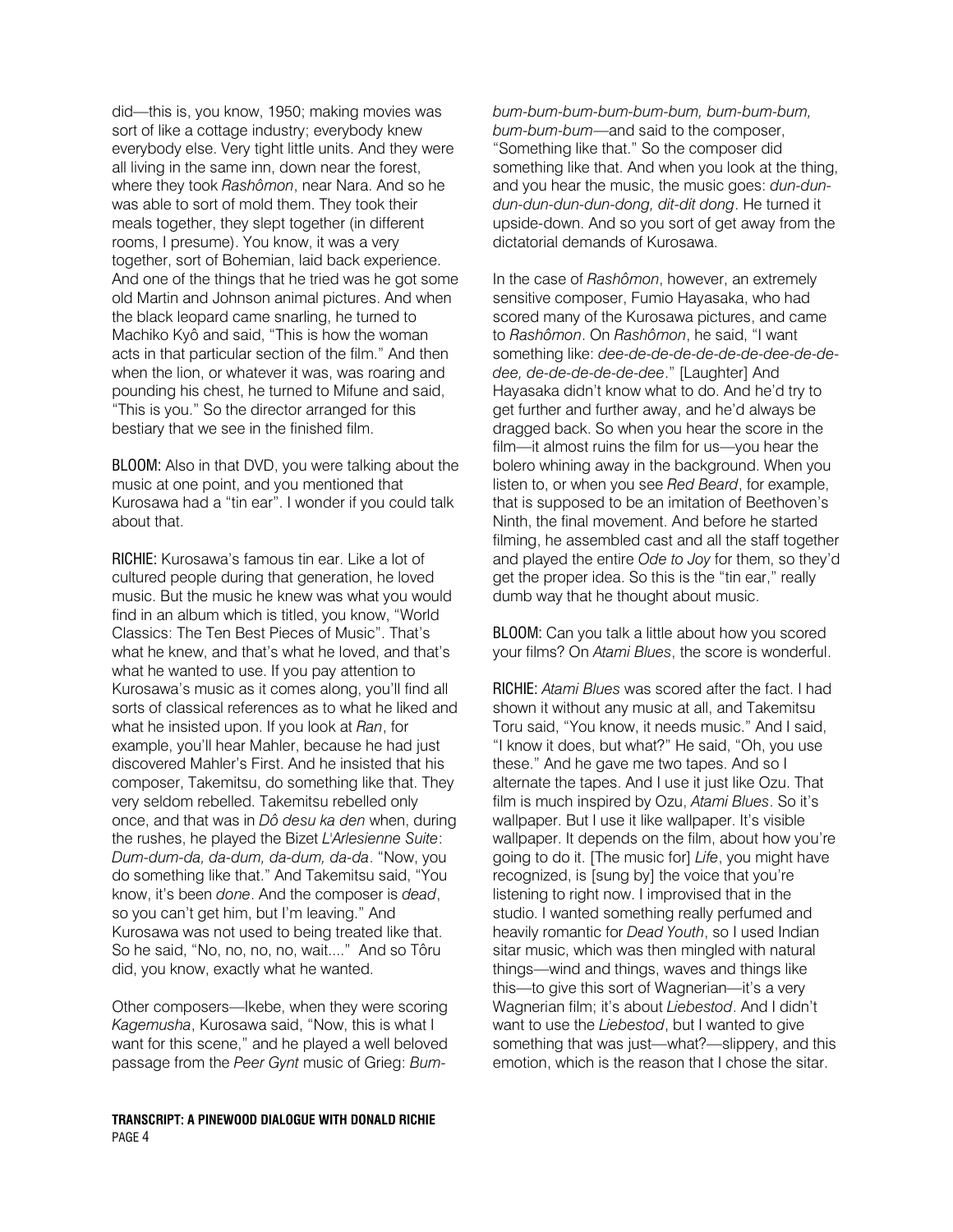In the case of Five Filosophical Fables, I wanted something which was anodyne, in the same way that all early music for silent films is anodyne. Nothing matches. It doesn't fit. And it's not supposed to; it's supposed to be just an aural sort of background to what you're seeing. And I wanted something which was very delicate, very nineteenth century, very refined. And who could that be, but Mendelssohn? The additions are all made by me on another piano.

BLOOM: Alright, I want to take some questions from the audience. Yeah, right there. I'll repeat the question so everyone can hear it. (Repeats audience question) The incongruities that you experience in Japan, how do you think your films reflect them?

RICHIE: Well, I don't think any Japanese could've made them. You know, it would be like asking a fish to make a film about water. So you have to be outside whatever you're making a film of to make a coherent film. I mean, we all, you know, know what coterie films are. And a lot of Japanese films are coterie films. So I don't think anybody could have made the films except somebody outside society in one way or another. On the other hand, the films would not have achieved the celebrity that they have achieved in Japan, if they had been made in any other manner. The very fact that they're being made from the outside, that this was an outside view of the Japanese—which is what they took them to be. I took them to be an outside view of the world. But for the Japanese audience, they read all sorts of things into this, and they snickered at criticism of the Japanese family, when they ate the youngest son [in Five Filosophical Fables]—it was all taken very, very personally. And I think that the reason that it was accepted—I can't imagine what would've happened to a Japanese director who tried to do this—was the fact that I was an outsider, that I was looking in, that my criticism was, therefore, more amusing than telling, perhaps.

BLOOM: (Repeats audience question) Have you ever been charged with exploiting Japanese culture, or fetishizing it, as a white person?

RICHIE: Oh, no, I don't think so. I might have been in other countries. But in the case of Japan, which has, you know, two hundred years of white people exploiting them, [chuckles] I don't think that charge

#### TRANSCRIPT: A PINEWOOD DIALOGUE WITH DONALD RICHIE PAGE 5

is ever made. It's always put on the other foot. I mean, people have been very grateful for what you're doing. Whether you're taking seriously or not… I think it's telling that all of my books on film history—I have four of them now—have never been translated into Japanese. But that could well be because of academic competitions, and the local teachers there don't want to have the kind of competition that, if I'm lucky, I represent. My books that are sort of off that tangent, like the book on Kurosawa or the book on Ozu, these have been translated. But again, no Japanese sensei at that point had attempted this himself. So this would be one of the reasons. I've never been "accused"—I guess that's the word—of this kind of exploitation by anyone in the West. If I'd chosen another culture like French or something, I may have been. But in the case of Japan, I started so early on that, I became identified with it. So I'm never criticized for that.

BLOOM: (Repeats audience question) Could you talk about how the Five Fables were dedicated to Buster Keaton?

RICHIE: They were dedicated to the spirit of Buster Keaton, because Buster Keaton, of course, as you well know, is absolutely unflappable. And no matter what happens to him, we still have the same face. And in a way, this is sort of like Japan is. Japan is unflappable. Japan is effect-less. It's easy to make Japan hysterical on one level or another; but it's very difficult to make it, you know, carry on, the way that some countries do. At any rate, I wanted to suggest not so much that this was a Japanese attribute that they shared with Buster, as that this was an aspiration that I wanted to share with Buster. I wanted to be as unflappable as Buster was. That's why I dedicated it to him.

BLOOM: (Repeats audience question) Is Ozu your favorite of the Japanese directors?

RICHIE: Oh, absolutely, yes. There's never been a film director like Ozu. There's never been a director who wedded simplicity with profundity in the way and one leaning on the other—that Ozu does. And he's the master carpenter, the way that he connects his scenes. He's a master editor of those scenes, the way he leads time and space just to, you know, to make the effects that he wants. I think he's probably one of the finest filmmakers that's ever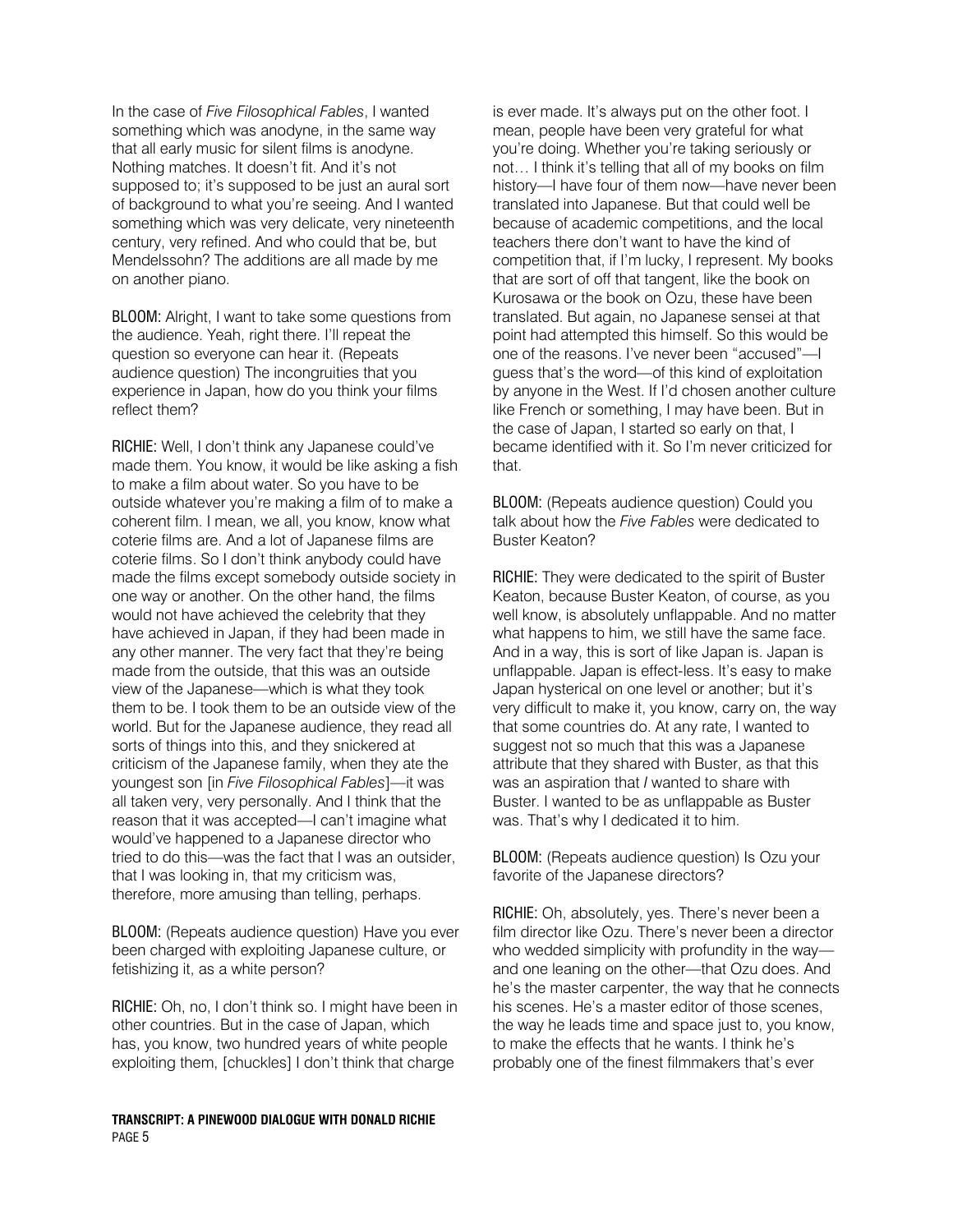made [films]—simply because he understands the nature of film so well, in my opinion.

BLOOM: Can you talk a little bit about what [Ozu] was like in person?

RICHIE: I knew Kurosawa quite well. And I'd go to the, you know, studio to watch him work sometimes. Ozu, he was a different kind of person. One did not presume. I mean, Kurosawa was a tyrant; he'd get mad and threaten people, but he was approachable. And Ozu never did anything like that; but in a way, he was unapproachable. He knew exactly what he was going to do when he came to the set. He'd already made up his mind about everything. He'd take the actors aside and say, "Move your finger two inches to the left, and then turn your head very slightly, and that's the performance I want, and don't do anything else."

I only watched him work once. I watched him to the—there's part of an inn scene, in a Japanese inn, in Akibiyori, which I think is Early Autumn. And it was absolutely like watching an architect who already made the blueprint. "Yes, now we've done this, and now we're going to this; now, next scene, we're going to do this." And any volition, any emotion on the part of the actors was severely dampened. I wasn't there when this happened, but in Tokyo Story, there's a famous scene where Haruko Sugimura—who is a very famous stage actress, and certainly has her own persona in everything she does—she had a scene on the telephone, where they're deciding what to do about Mama and Papa. And she had a fan, she has this round fan. And she's looking at the fan as she's saying this very small dialogue. Seventy-two times, he took this. And I don't know what he was searching for, but I do know the reason. He wanted to destroy her idea of it. He wanted to destroy her persona. He wanted her to become the person. And finally, being dead tired and in sheer desperation, she became that, famous actress though she was. She stopped being an actress.

BLOOM: (Repeats audience question) The question is: With Bresson, compared to Ozu, the actors were very thoroughly rehearsed. Do you think that's unfair?

RICHIE: I think you'd be more partial to Kurosawa's way, for example. His way is they sit around having readings first. Then they have full rehearsals. They had something like three months of rehearsals for The Lower Depths, with the camera gliding around, everybody in full costume and makeup. And during the rehearsals is where he sort of formulates them. He lets the actor do what the actor wants to do. And then he says, "You know, it's very good. But don't you think you could move it a little bit to the left or a little bit to the right? Let's try it again." And he does this very, very gently. I mean, he—who loses his temper and hits people—nonetheless, when it comes to this, he's very, very gentle. And he molds his people. I remember once Kyôko Kagawa told me that when—[there's a] climactic scene of The Bad Sleep Well, where she's supposed to cry. And they had rehearsals and she, you know, got with the crying mode on, and did not cry. And then he said, "Okay, I'm going to take it now, and you're going to cry." And she did. So this seems to work.

Different directors use different methods. A lot of directors spoil their films by not directing the actors. It's considered—as indeed, perhaps you yourself would consider it—rude to interrupt another person's interpretation, or their work, or to take away what creative value they themselves have. But when those people don't have very much, then they probably need something. And nonetheless, we do have a number of directors in Japan who will simply let the actor do what he wants and say, "Oh, that's a take." Such a director is Shinoda, whose films have many, many virtues, but the acting certainly isn't among them. You notice that the acting is really not very good.

There are other directors—Teshigahara is very much like that. He will do everything about the film, but when it comes to the acting, he won't. I remember… And I know this from experience. I don't know if you've seen a film called Rikyu. Has anybody seen Rikyu? It's a Teshigahara film. And it's about the sixteenth century, and it is about the warlord Hideyoshi browbeating his tea master, Rikyu; eventually, the poor man has to commit suicide, and that's the story. And playing the two leads, he had very, very famous people. And playing Hideyoshi, he had Tsutomu Yamazaki, who can put in a tremendous performance when he is controlled (as in High and Low, where he plays the criminal), but when he's not controlled, he's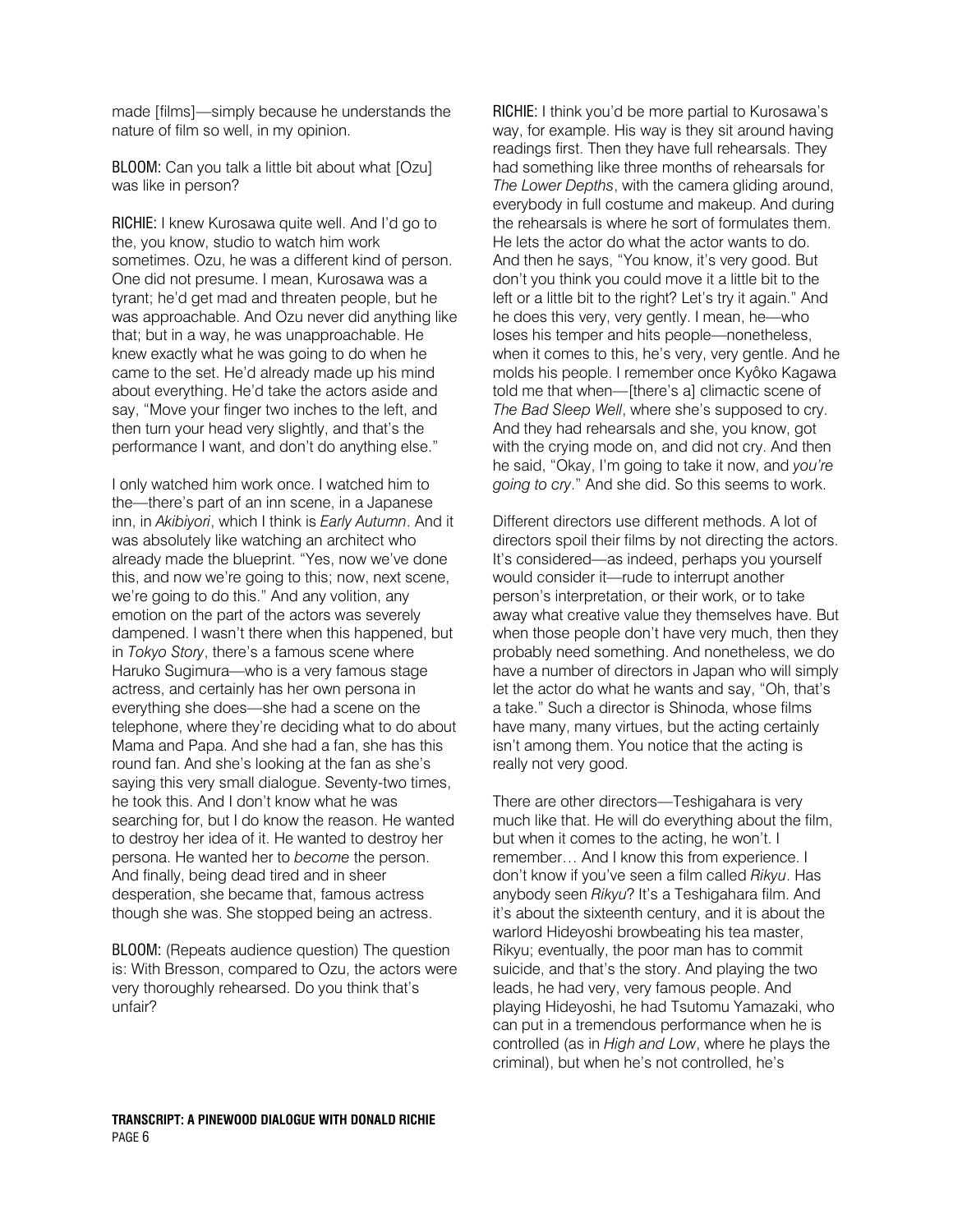something else. And I know about this, because I was playing—this is not my acting debut, actually, but whatever the opposite of debut is: I never made another film after this—I was the head of the Portuguese mission, and speaking Portuguese the language of Portuguese—which is among the many languages I don't know. And the rehearsal went okay, but came the first take, and I was advanced upon so heavily by Yamazaki, playing the warlord, that I dropped my suplice, I lost my rosary, my hat came off. And afterwards, the man who played Rikyu said, "You know, I didn't realize you could play that role with such a comic flair. You're really quite good." [Laughter] Comic? Comic? I had thought that I was being a wiley Jesuit, you know? But the point is that Hiroshi allowed this. And he allowed the haminess of that particular actor to come through. It wasn't that he was attacking me; he wasn't, he was just doing his part. But there was no control. And when there's no control on a spontaneous event like acting, then you've got to watch out. I don't know whether you have to be as rigid, let's say, as Ozu was; but you certainly can't be as light as Teshigahara is, or was, and get the results. So you're quite right as to the question, but the answer seems to lie in the middle there someplace.

#### BLOOM: Yes, right here.

RICHIE: The question is about Mikio Naruse and his acting—or the way he was with actors. So much that actors didn't like, really very much, to act with him. Tatsuya Nakadai told me once that—he plays the bartender in When a Woman Ascends the Stairs—and he said that it was the worst experience of his life, because he was brand new, and he was trying to do what the director wanted, and the director wouldn't tell him. He'd say, you know, "How's that?" And the director would say, "Well, no good." "Well, why is it no good?" No answer. Hideko Takamine also talked about him never giving any kind of—simply make them do it over and over and over again, until, by accident, almost, they would satisfy him. I think it had the effect that Ozu wanted in erasing personality. This is certainly what Bresson wants. Bresson doesn't even call them actors. He calls them models—like people he tries clothes on, you know?—because he does not want the tinge of a personality to poison this conception that he has. I think they all share this.

Naruse may really not have known what he wanted, too. That's always possible: that the director has no idea, and he simply waits till something turns up that he likes. But since Naruse thought about everything pretty carefully, I would imagine this is part of his technique. He never talked to anybody. He always ate alone in the studio commissary. When he got married the first time, back in the thirties, everybody was, you know, astonished. "How did he even get to know anybody? Did he talk to her first?" sort of thing. [Laughter]

BLOOM: On that same idea, you said at one point, about your writing, that if you involve your feelings, you are lost. And you also called feelings "ideas whose time has not yet come". So this idea of feelings as not really having a place in this professional work. Can you talk about that a little bit more?

RICHIE: Well, that explains why I like Ozu so much, doesn't it? [Laughs] I believe in control. And I think that when you let your emotions rampage, you lose something. You pay for it. But this is a personal idea. The reason I feel this way is I don't believe in the concept of the emotions, as such. The emotion, presumably… First, I don't believe in the dichotic idea of the intellect on one hand and emotions on the other. I don't believe in Apollo on one side and Dionysius on the other. I don't believe any longer in things that come in pairs of twos. One of the things that Japan taught me is that between black and white, there is this area called gray. And we use it as though, you know, we never want to go there, never want to see that. But actually, that's the most fruitful. And that is the, you know, the clearest to the reality that we live in every day. It's the closest to the truth, to the extent that there is any. And so feeling this way, it's typical of me to make statements like that.

BLOOM: (Repeats audience question) How did you find the actors for your film?

RICHIE: When you make films like mine, you don't have any—but they don't cost very much money, but you try to keep them as cheap as you can. And in this case, I don't think any of these films cost more than what would now be four hundred dollars or five hundred dollars or something. So they were very cheap to make. Well, one of the reasons you make them cheap is the way you precede to film.